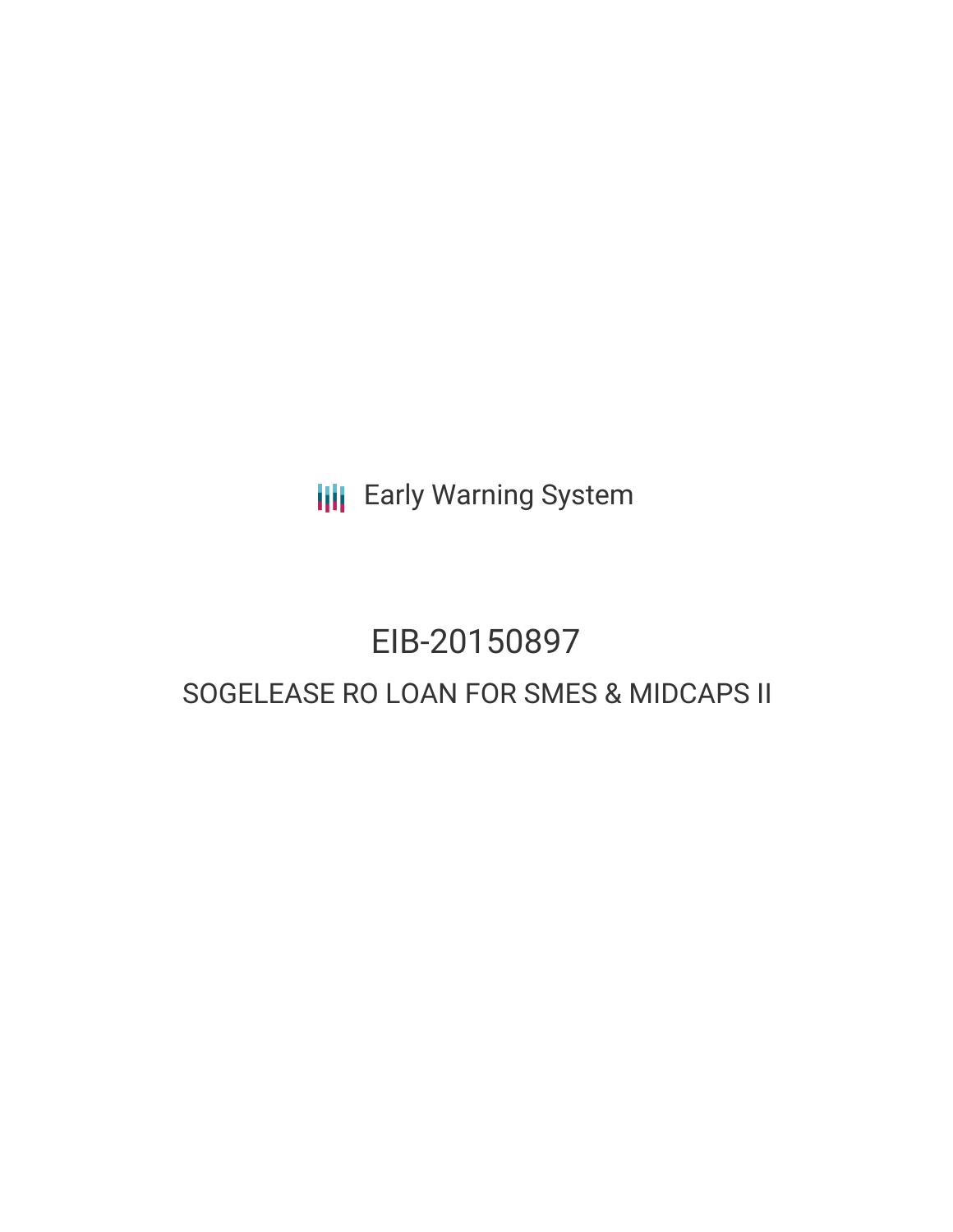

## **Quick Facts**

| <b>Countries</b>               | Romania                                               |
|--------------------------------|-------------------------------------------------------|
| <b>Financial Institutions</b>  | European Investment Bank (EIB)                        |
| <b>Status</b>                  | Approved                                              |
| <b>Bank Risk Rating</b>        | U                                                     |
| <b>Voting Date</b>             | 2016-12-30                                            |
| <b>Borrower</b>                | <b>BRD SOGELEASE IFN SA</b>                           |
| <b>Sectors</b>                 | Agriculture and Forestry, Finance, Industry and Trade |
| <b>Investment Type(s)</b>      | Loan                                                  |
| <b>Investment Amount (USD)</b> | $$52.77$ million                                      |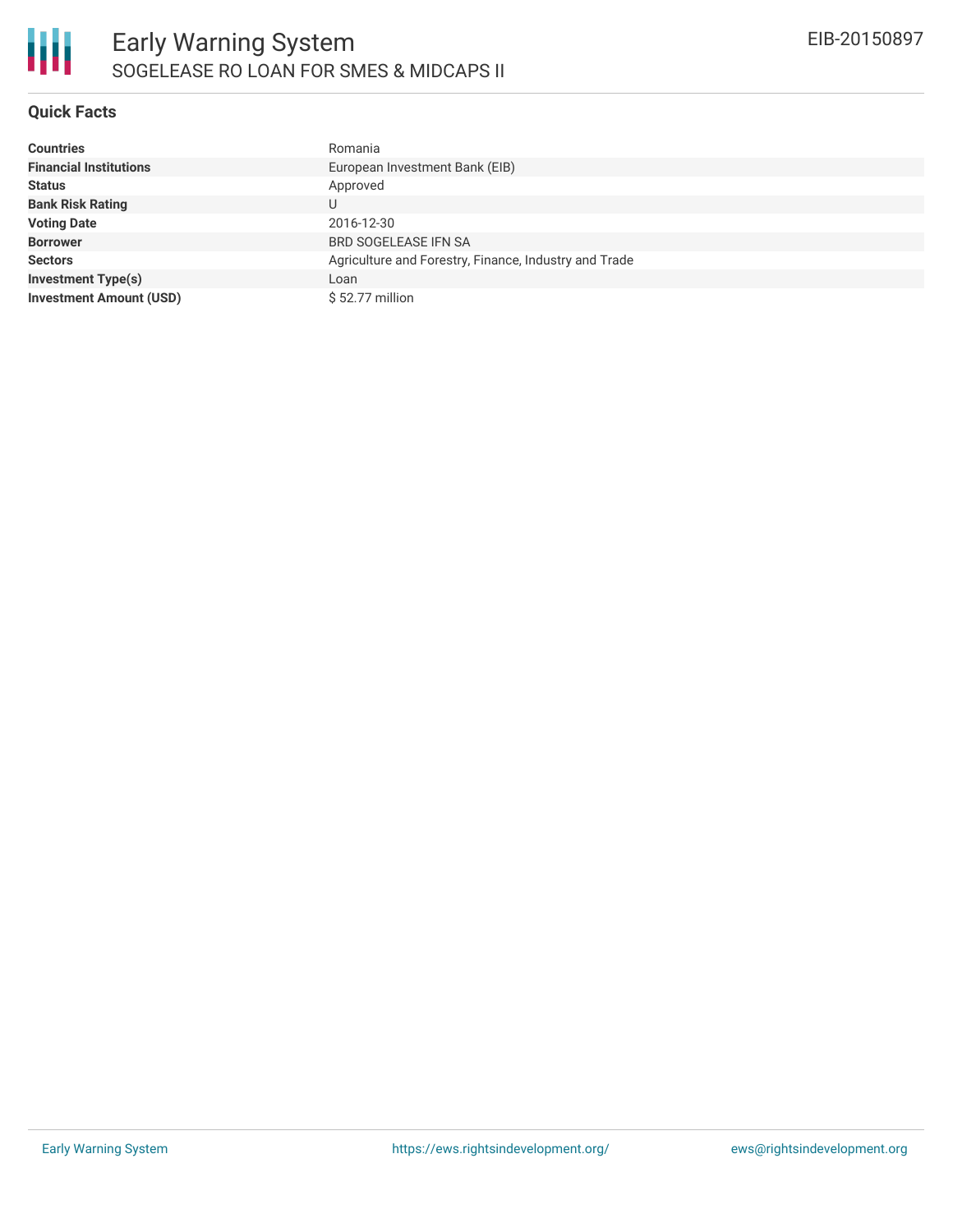

## **Project Description**

This project finances small and medium-sized projects carried out by small and medium-sized enterprises and midcaps in agriculture, industry and services.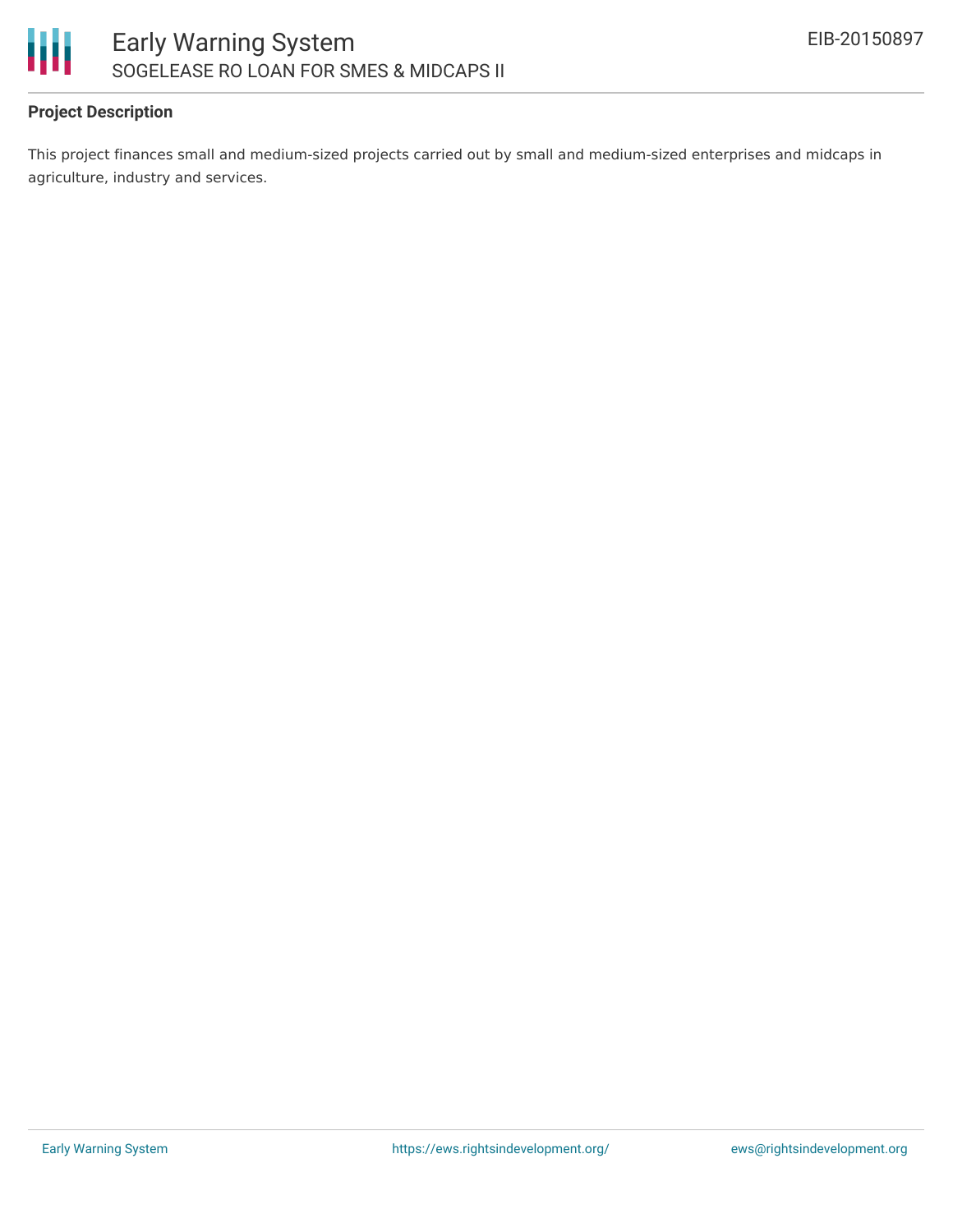

### **Investment Description**

European Investment Bank (EIB)

This project finances eligible investments via term loans and leasing schemes. 70% of the loan will be used for projects promoted by small and medium-sized enterprises, while 30% will be used for projects promoted by midcaps.